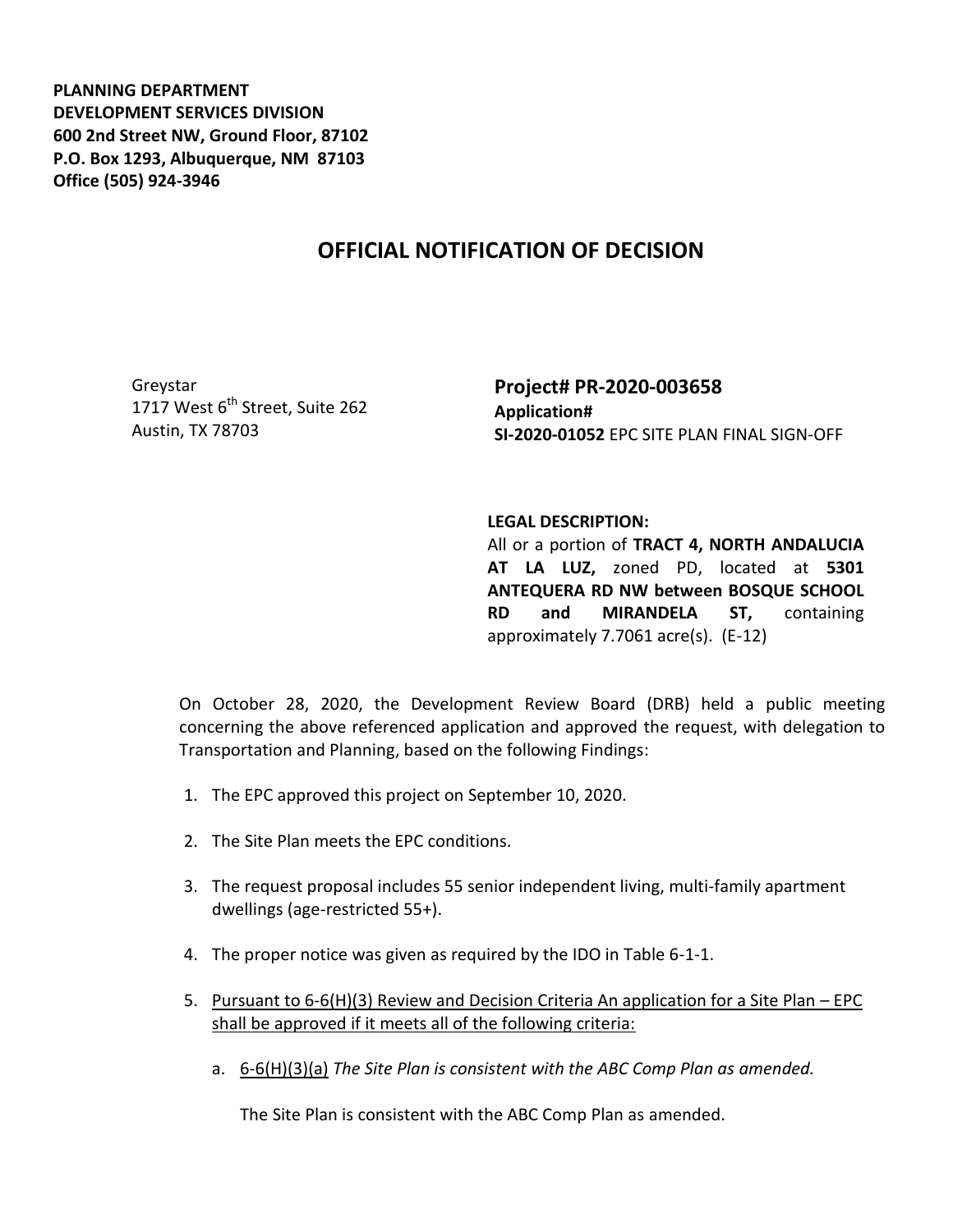*b.* 6-6(H)(3)(b) *The Site Plan is consistent with any applicable terms and conditions in any previously approved NR-SU or PD zoning covering the property and any related development agreements and/or regulations.* 

The site is zoned PD. The Site Plan is consistent with any applicable terms and conditions in any previously approved PD zoning covering the property and any related development agreements and/or regulations.

*c.* 6-6(H)(3)(c) *The Site Plan complies with all applicable provisions of this IDO, the DPM, other adopted City regulations, and any terms and conditions specifically applied to development of the property in a prior permit or approval affecting the property.* 

The features and improvements depicted on the Site Plan meet the IDO requirements including parking, landscaping, design and building height. The landscaping plan shows 33,331 square feet of landscaping required and 86,487 square feet provided. The project required 214 parking spaces and has provided 234 spaces, including 6 compact parking spaces and 6 electric vehicle parking spaces. The maximum permitted building heights were determined based on a view analysis and building heights shown on the site plan comply with the Coors Boulevard VPO-1 view protection requirements.

*d.* 6-6(H)(3)(d) *The City's existing infrastructure and public improvements, including but not limited to its street, trail, drainage, and sidewalk systems, have adequate capacity to serve the proposed development, and any burdens on those systems have been mitigated to the extent practicable.* 

The site has access to a full range of urban services including utilities, roads and emergency services. A Traffic Impact Study was not required and the site has an approved grading and drainage plan.

*e.* 6-6(H)(3)(e) *The application mitigates any significant adverse impacts on the surrounding area to the maximum extent possible.* 

The project provides adequate landscaping and screening around the periphery of the site. Street trees along Coors Boulevard, Mirandela Road, and Antequera Road will help to screen the project.

## **Conditions:**

1. Final sign-off is delegated to Transportation for a note on the Site Plan for a landing at the top of the perpendicular ramps.